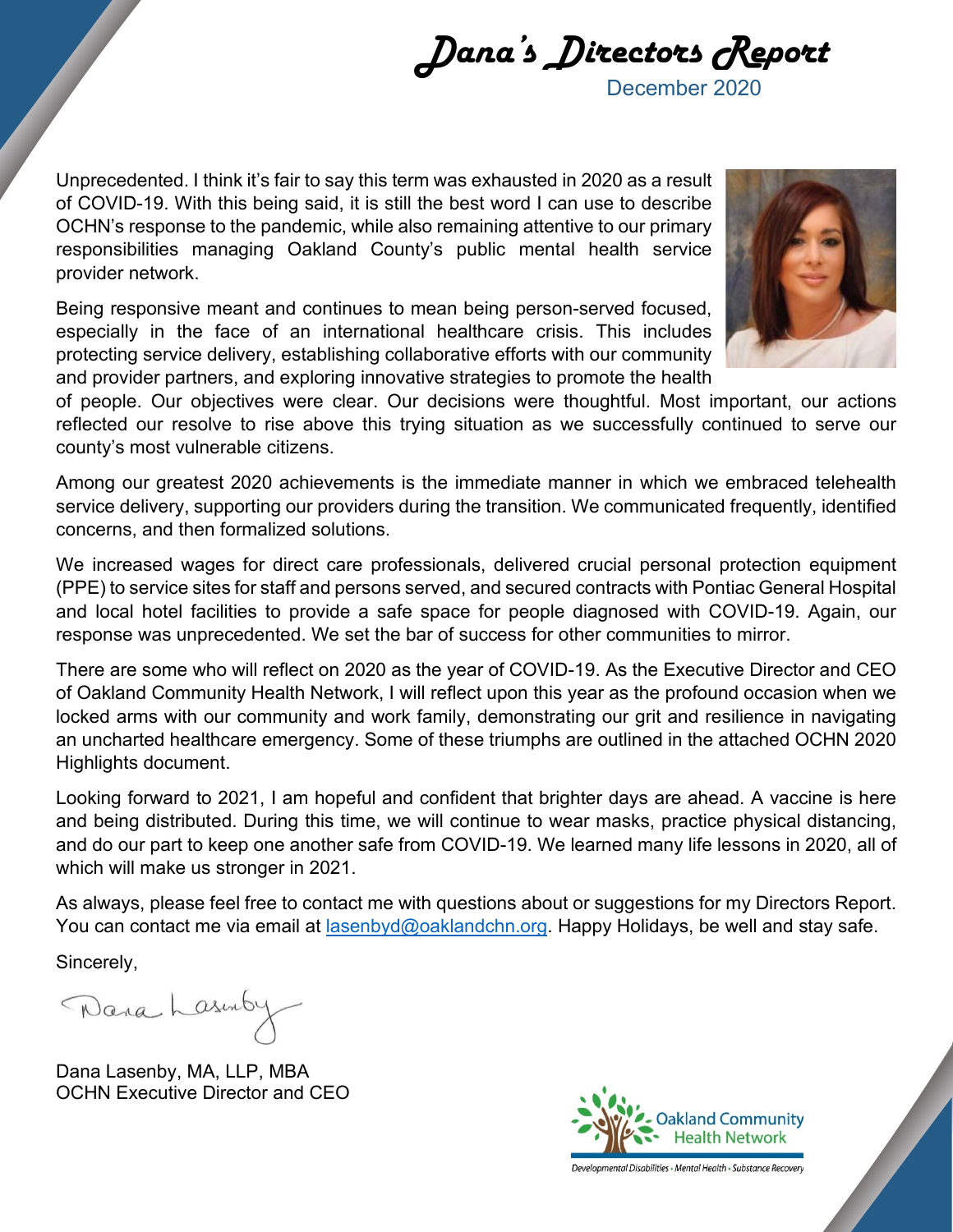

Total Persons Serviced Through OCHN's Public Mental Health Network:: 20, 296 (Unduplicated) Data as of 12/11/20



#### Persons Served by Population through OCHN's Public Mental Health Network OCHN's fiscal year calendar is Oct.1 thru September 30<sup>th</sup>

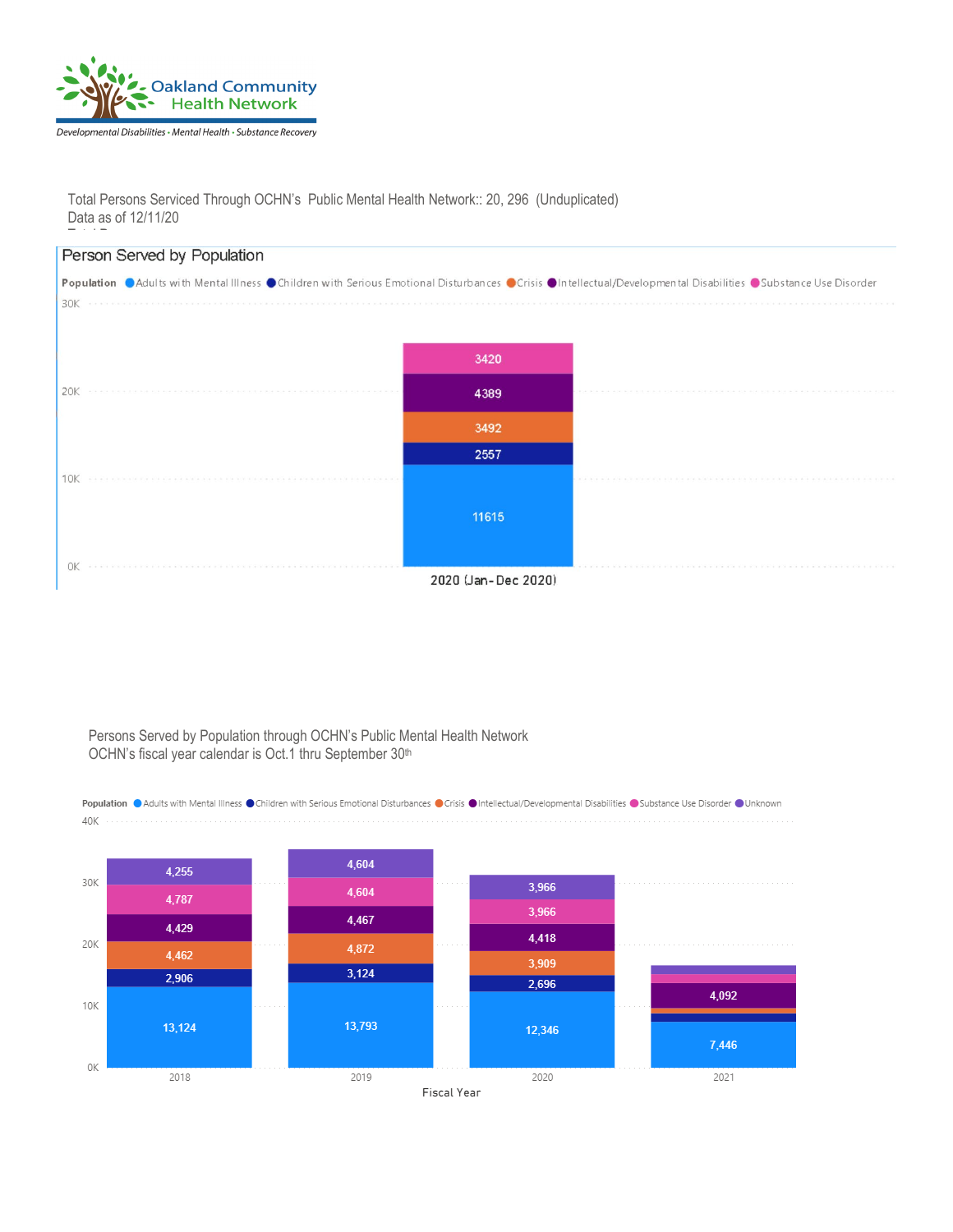# **About OCHN**

OCHN leads a provider service network that assists approximately 23,000 Oakland County citizens at more than 300 service sites across the county. People who receive public mental health services through OCHN's provider network include those who have an intellectual or developmental disability, mental health challenge, or substance use disorder. The majority of these individuals have Medicaid insurance coverage.

OCHN's mission to "inspire hope, empower people, and strengthen communities" reflects an unyielding belief in a "Valuable System for Valued People." Programs and supports provided by OCHN's service network are available at [www.oaklandchn.org.](http://www.oaklandchn.org/)

# **Community Connection Data**

- Total Number of Persons Served as 12/11/20: 20,296
	- o Number of Persons Served via Telehealth: 16,026
- Non-Emergency / Eligibility Calls Received: 28,986
- Crisis Helpline Calls Received: 50,462 (as of 11/30/20)
- Access Eligibility Screenings: 6,417

## **COVID-19 Response**

- OCHN began crisis response planning at the onset of the COVID-19 pandemic in March of 2020. Crisis response planning is ongoing to best support the OCHN provider network and people receiving services via the public mental health system. Organizational priorities include, but are not limited to: Financial stabilization of the network; Retention of Direct Support Professionals; Health and safety of staff providing essential face-to-face services; and Health and safety of individuals receiving essential face-to-face services. Select this link to view OCHN's entire crisis [report submitted to the Michigan Department of Health and Human Services](https://oaklandchn.sharepoint.com/:b:/g/EespEE5WDIJGpaDhTDE6wcgB5qFs_NHOB59ZI3lk-cnJIA?e=65Iicc)  (MDHHS) [in October 2020.](https://oaklandchn.sharepoint.com/:b:/g/EespEE5WDIJGpaDhTDE6wcgB5qFs_NHOB59ZI3lk-cnJIA?e=65Iicc)
- Approximately 40 OCHN staff members volunteered to deliver Personal Protection Equipment (PPE) to the doorsteps of more than 300 service delivery sites across Oakland County. Critical COVID-19 prevention resources delivered by the "OCHN's PPE Volunteer Brigade" on a quarterly basis included masks, gloves, gowns, face shields, hand sanitizer, and disinfectant.
- Approximately 1,150 tablets were distributed to persons receiving services to ensure accessibility to telehealth services, as well as promote virtual community connection. One thousand of the tablets include prepaid internet for one year. The tablets were purchased with Coronavirus Aid, Relief, and Economic Security (CARES) funding allocated to OCHN by the Oakland County Board of Commissioners and MDHHS.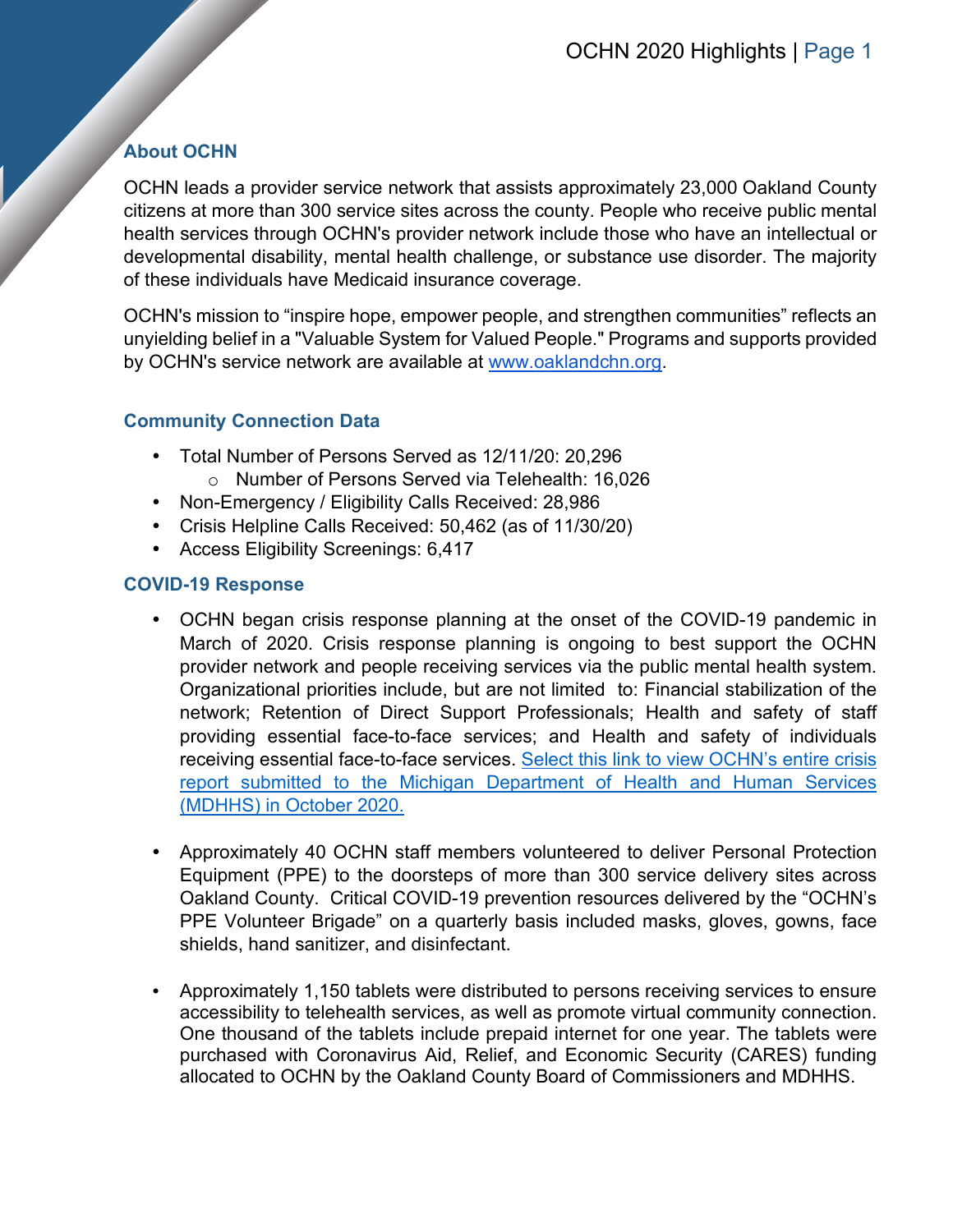#### **OCHN New Programs and Milestones**

- **Behavioral Health Homes (BHH):** OCHN, along with its network provider partners, launched the BHH initiative in Oakland County in October 2020. A BHH is a healthcare service delivery model focused on combining primary care, mental health services, as well as social services and supports for adults and children diagnosed with mental illness. The BHH is a benefit for Medicaid, Healthy Michigan Plan, and MIChild enrollees.
- **Crisis Communication:** OCHN was one of two Pre-Paid Inpatient Health Plans selected by the Michigan Department of Health and Human Services (MDHHS) for an initial pilot program for the Michigan Crisis and Access Line (MiCAL) that will be available for anyone in the state who needs behavioral health or crisis response services.

#### **Community Outreach:**

o A new Direct Support Professional recruitment page was added to OCHN's website. The idea for this initiative came from OCHN's community advocacy work group. [\(Click Here to View Page\)](https://www.oaklandchn.org/index.php/aboutus/direct-support-professional-webpage)

#### o **Virtual Events**

- o Minority Mental Health Awareness Month Celebration
- o Third annual "Got Your Six" Veterans event
- o "Your Voice, Your Value" conference for persons served
- o Rights Conference for people served
- o Viewing of "*Ernie and Joe: Crisis Cops*"

#### o **In-person Events**

- o Ability Awareness Celebration
- o Approximately 150 mental health / substance use resource kits were distributed during a drive thru community resource event held in observance of Opioid Awareness Day
- **Diversity Equity & Inclusion (DEI):** OCHN developed an internal DEI committee. The group completed an organizational assessment (given to us by the Michigan Department of Civil Rights) and recommendations for improvements. The committee has finalized a FY21 workplan and has prioritized recommendations for FY22, and FY23 as well.
- **Justice:** OCHN hosted a webinar series for the Provider Network, focused on the Sequential Intercept Model (SIM). The webinars detailed how individuals served come into contact and move through the criminal justice system. OCHN's Justice Team provides ongoing cross-system collaboration between the Criminal Justice System, the Provider Network, and OCHN.